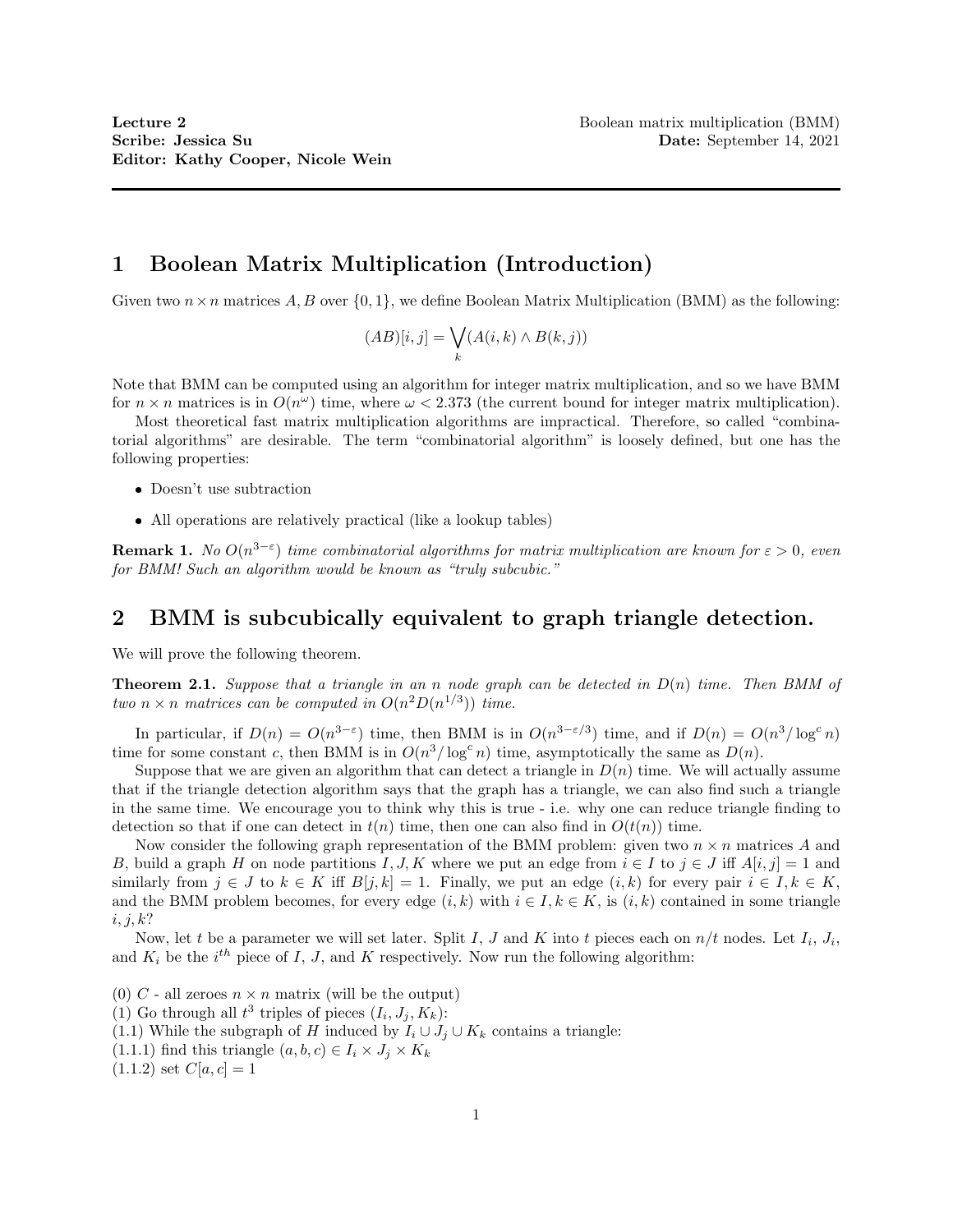$(1.1.3)$  remove  $(a, c)$  from the global graph H.

The algorithm is clearly correct - for any  $(a, c)$ , if it is in a triangle with some b, then when the triple  $(I_i, J_j, K_j)$  such that  $a \in I_i, b \in J_j, c \in K_k$  is considered, either a triangle for  $(a, c)$  has already been found, or  $(a, b, c)$  is in the graph induced by  $I_i \cup J_j \cup K_k$  so that a triangle including  $(a, c)$  will be found in this iteration.

What is the runtime?

Every time a triangle detection call finds a triangle, it sets an entry of  $C$  to 1, and since the corresponding edge is removed globally, each entry of  $C$  is set to 1 at most once. Thus, if finding a triangle in an  $N$  node graph takes  $D(N)$  time, then the runtime due to YES instances of triangle detection is  $O(n^2D(n/t))$ . Some triangle detection calls might return NO. However this happens at most once per triple  $(I_i, J_j, K_k)$ . Thus the runtime due to NO instances of triangle detection is  $O(t^3D(n/t))$ .

We set  $t^3 = n^2$  to minimize the runtime, and we get that BMM can be computed in  $O(n^2D(n^{1/3}))$  time.

### 3 The Four-Russians Algorithm

In 1970, Arlazarov, Dinic, Kronrod, and Faradzev (who seem not to have all been Russian) developed a combinatorial algorithm for BMM running in  $O(\frac{n^3}{\log n})$  $\frac{n^{\circ}}{\log n}$ ) time, now called the Four-Russians algorithm. With a small change to the algorithm, its runtime can be made  $O(\frac{n^3}{\log^2 n})$  $\frac{n^{\circ}}{\log^2 n}$ ). In 2009, Bansal and Williams obtained an improved algorithm running in  $O(\frac{n^3}{\log^2 3})$  $\frac{n^3}{\log^{2.25} n}$ ) time. In 2014, Chan obtained an algorithm running in  $O(\frac{n^3}{\log^3})$  $\frac{n^5}{\log^3 n}$ and then, most recently, in 2015 Huacheng Yu achieved an algorithm that runs in  $O(\frac{n^3}{\log 4})$  $\frac{n^{\circ}}{\log^4 n}$ ). Today we'll present the Four-Russians algorithm and briefly discuss Yu's algorithm.

#### 3.1 Four-Russians Algorithm

We start with an assumption:

• We can store a polynomial number of lookup tables (arrays) T of size  $n^c$  where  $c \leq 2 + \epsilon$ , such that given an index of a table T, and any  $O(\log n)$  bit vector x, we can look up  $T(x)$  in constant  $(O(1))$ time.

This assumption is true in the word-RAM model with  $O(\log n)$  bit words.

**Theorem 3.1.** Under the assumption, BMM for  $n \times n$  matrices is in  $O(\frac{n^3}{\log^2 n})$  $\frac{n^{\circ}}{\log^2 n}$ ) time.

Proof. We give the Four Russians' algorithm.

Let A and B be  $n \times n$  boolean matrices. Choosing an arbitrary  $\epsilon > 0$ , we can split A into blocks of size  $\epsilon \log n \times \epsilon \log n$ . That is, A is partitioned into blocks  $A_{i,j}$  for  $i, j \in [\frac{n}{\epsilon \log n}]$ . Below we give a simple example of A:



For each choice of i, j we create a lookup table  $T_{i,j}$  corresponding to  $A_{i,j}$  with the following specification. For every bit vector v of length  $\epsilon \log n$ ,  $T_{i,j}[v] = A_{i,j} \cdot v$ .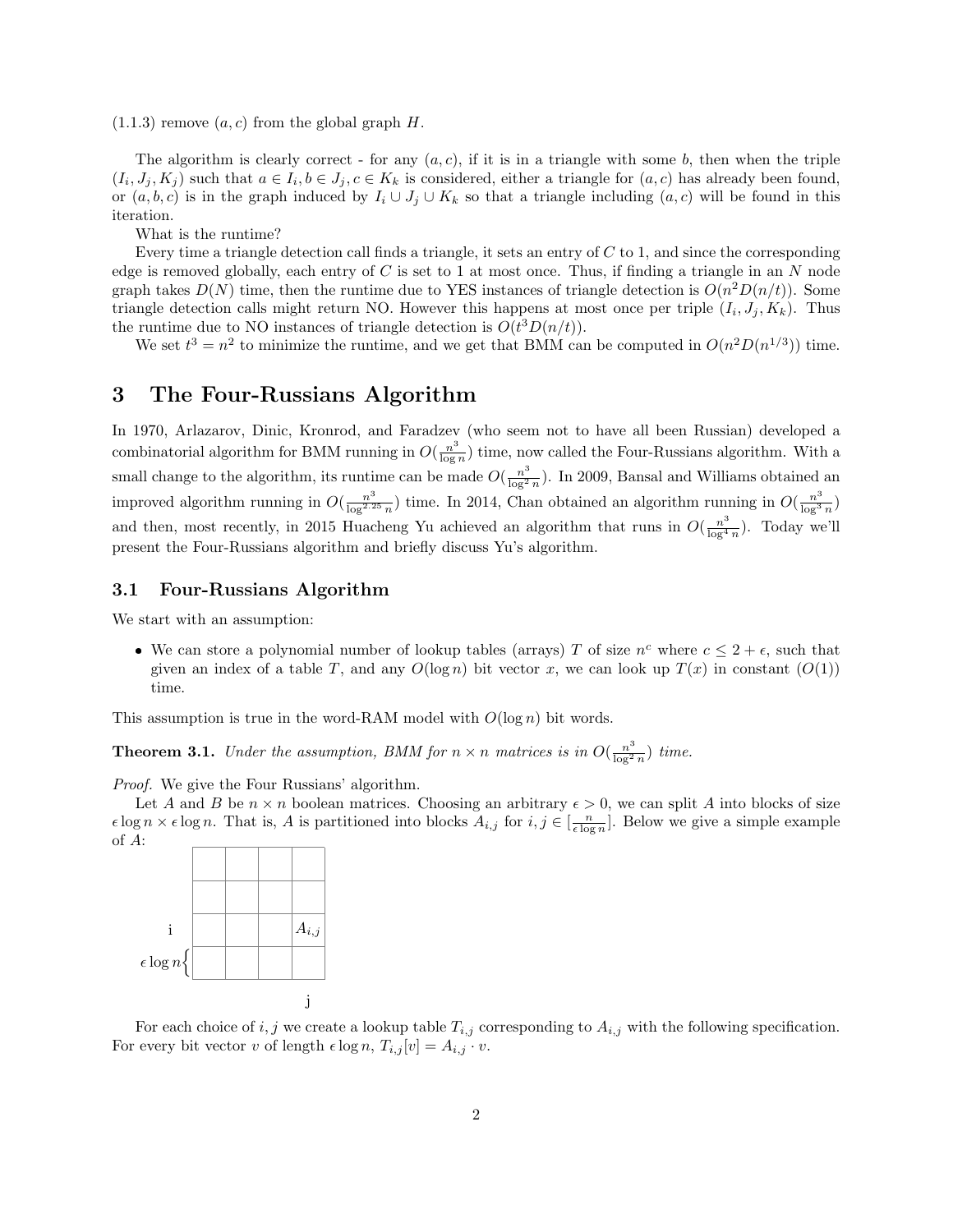That is,  $T_{i,j}$  takes keys that are  $\epsilon \log n$ -bit sequences and stores  $\epsilon \log n$ -bit sequences. Also since there are  $n^{\epsilon}$  bit vectors of  $\epsilon \log n$  bits, and  $A_{i,j} \cdot v$  is  $\epsilon \log n$  bits, we have  $|T_{i,j}| = n^{\epsilon} \epsilon \log n$ .

The entire computation time of these tables is asymptotically

$$
\left(\frac{n}{\log n}\right)^2 n^{\epsilon} \log^2 n = n^{2+\epsilon},
$$

since there are  $(\frac{n}{\log n})^2$  choices for i, j,  $n^{\varepsilon}$  vectors v, and for each  $A_{i,j}$  and each v, computing  $A_{i,j} \cdot v$  takes  $O(\log^2 n)$  time for constant  $\varepsilon$ .

Given the tables that we created in subcubic time, we can now look up any  $A_{ij} \cdot v$  in constant time.

We now consider the matrix B. Split each column of B into  $\frac{n}{\epsilon \log n}$  parts of  $\epsilon \log n$  consecutive entries. Let  $B_j^k$  be the  $j^{th}$  piece of the  $k^{th}$  column of B. Each  $A_{ij}B_j^k$  can be computed in constant time, because it can be accessed from  $T_{ij}[B_j^k]$  in the tables created from preprocessing.

To calculate the product  $Q = AB$ , we can do the following.

From  $j = 1$  to  $\frac{n}{\epsilon \log n}$ :  $Q_{ik} = Q_{ik} \vee (A_{ij} \cdot B_j^k)$ , by the definition (here  $\cdot$  is Boolean matrix-vector multiplication). With our tables T, we can calculate each  $A_{ij} \cdot B_j^k$  in constant time, but the bitwise "or" of  $Q_{ik}$  and  $A_{ij} \cdot B_j^k$  still takes  $O(\log n)$  time. This gives us an algorithm running in time  $O(n \cdot \frac{n}{\log n}^2 \cdot \log n) = O(\frac{n^3}{\log n})$  $\frac{n^{\circ}}{\log n}$ time, the original result of the four Russians.

How can we get rid of the extra  $\log n$  term created by the sum?

We can precompute all possible pairwise bitwise ORs. Create a table S such that  $S(u, v) = u \vee v$  where  $u, v \in \{0,1\}^{\epsilon \log n}$ . This takes us time  $O(n^{2\epsilon} \epsilon \log n)$ , since there are  $n^{2\epsilon}$  pairs  $u, v$  and each component takes only  $O(\log n)$  time.

This precomputation allows us constant time lookup of any possible pairwise sum of  $\epsilon \log n$  bit vectors.

Hence, each  $Q_{ik} = Q_{ik} \vee (A_{ij} \wedge B_j^k)$  operation takes  $O(1)$  time, and the final algorithm asymptotic runtime is

$$
n \cdot (n/\varepsilon \log n)^2 = n^3/\log^2 n,
$$

where the first n counts the number of columns k of B and the remaining term is the number of pairs  $i, j$ .

Thus, we have a combinatorial algorithm for BMM running in  $O(\frac{n^3}{\log^2})$  $\frac{n^{\circ}}{\log^2 n}$ ) time.

 $\Box$ 

Note: can we save more than a polylog factor? This is a major open problem.

#### 3.2 Yu's algorithm

The best known combinatorial algorithm for BMM is by Yu in 2015. In the following theorem statement,  $\hat{O}$ notation hides factors polynomial in log log n.

**Theorem 3.2.** BMM for  $n \times n$  matrices is in  $\hat{O}(n^3/(\log n)^4)$  time.

Yu actually obtains an  $\hat{O}(n^3/(\log n)^4)$  time algorithm that can detect triangles in an n-node graphs. By the equivalence we proved earlier, this immediately implies a BMM algorithm of the same complexity.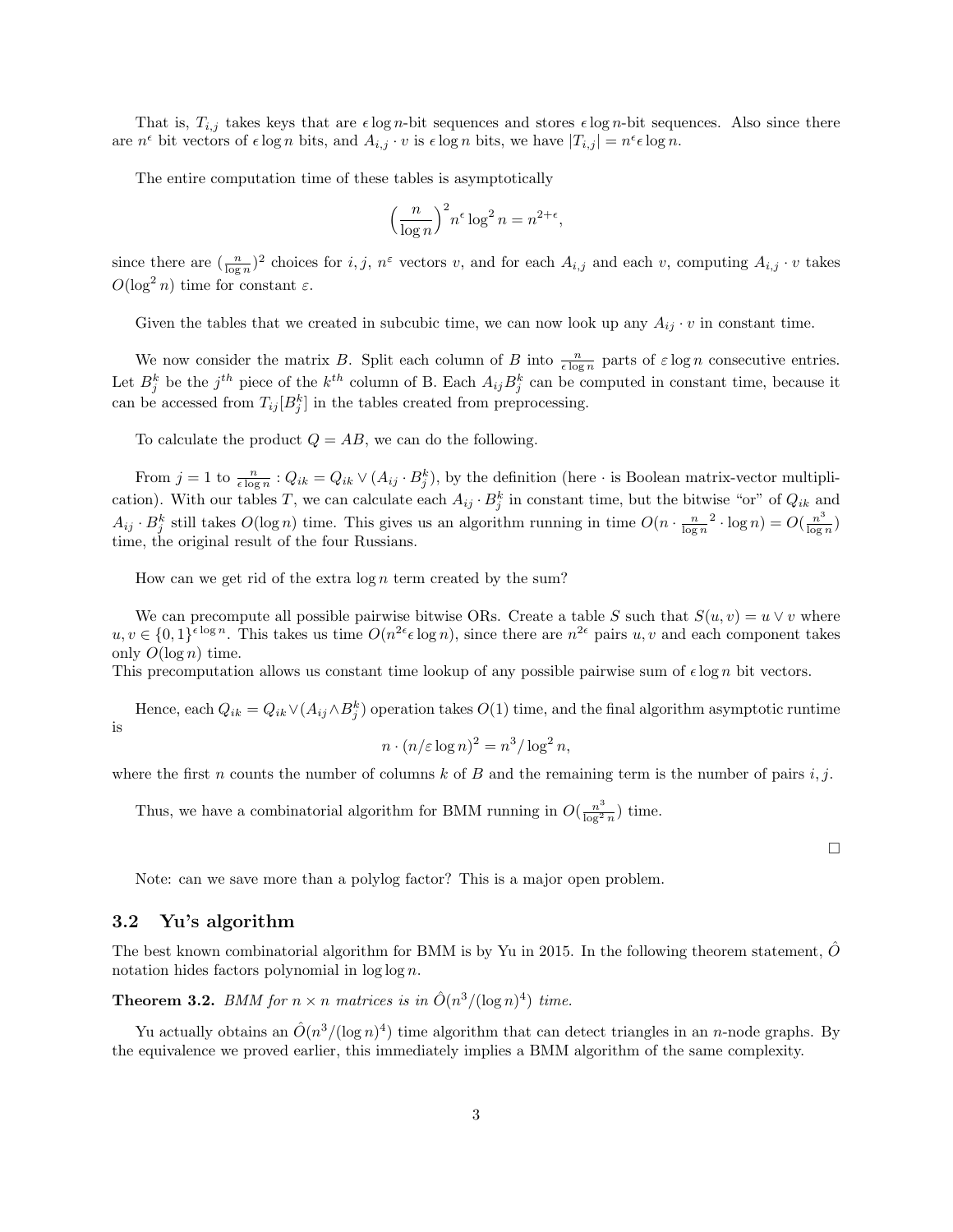Suppose we are given a tripartite graph G with vertex partitions  $A, B, C$  and we want to know if there is a triangle in G; since the graph is tripartite the triangle will have nodes  $a \in A, b \in B, c \in C$ .

Yu's algorithm considers the vertices of A. It has two cases. Either every single vertex in A has somewhat low degree, or there is some vertex in A that has somewhat high degree. The first case uses a Four-Russians' style algorithm. The second case uses recursion.

Let's look at the low degree part first. For a subset of vertices X and a node v, let  $deg_X(v)$  denote the number of neighbors of  $v$  in  $X$ .

**Lemma 3.1.** Let  $G = (V, E)$  be a tripartite graph with partitions  $A, B, C$  with sizes  $k, m, n$  respectively. Suppose that for some D, for all  $a \in A$ ,  $d_B(a) \cdot d_C(a) \le mn/D^2$ . Then there is an  $O(mnD^{6D} + kmn/D^4 +$  $k(m + n)$ ) time combinatorial algorithm that can detect a triangle on a word-RAM with words of size  $\Omega(D \log D + \log(kmn)).$ 

If  $N = \max\{k, m, n\}$  and D is small enough, say  $O(\log N/(\log \log N))$ , then the word size of the word-RAM only needs to be  $\Theta(\log N)$ . We will apply the lemma exactly for such parameters.

Let's prove the lemma. Partition B into groups  $B_i$  of size  $D^3$ . Do the same with C, obtaining  $n/D^3$  such groups  $C_i$ .

Define  $S_B$  to be the set of sets S of size at most D s.t. S is entirely contained in some  $B_i$ . There are  $O((m/D^3){D^3 \choose D})$  such sets S, and so this is the size of  $S_B$ .

Similarly, define  $S_C$  to be the set of sets S of size at most D s.t. S is entirely contained in some  $C_j$ . Then  $|S_C| \le O((n/D^3) {D^3 \choose D}).$ 

For every  $S \in S_B$  and  $S' \in S_C$ , we check if there is an edge in  $S \times S'$  and store the results in a look-up table. The computation takes  $O\left(D^2\cdot(mn/D^6)\cdot\binom{D^3}{D}^2\right)\leq O(mnD^{6D})$  time, and this is also the size of the look-up table.

We can index any subset  $S \in S_B \cup S_C$  using  $O(D \log(D) + \log(m+n))$  bits, which is the size of the word in the word-RAM.

To check if there is a triangle using this look-up table, we do the following. For every  $a \in A$ , partition the neighbors  $N_B(a)$  of a in B into at most  $m/D^3 + deg_B(a)/D$  sets of size at most D, each in  $S_B$ . We do this by partitioning, for each  $B_i$ , the neighbors  $N_B(a) \cap B_i$  greedily into sets of size D and at most one set of size  $< D$ .

Similarly, we split the neighbors  $N_C(a)$  of a in C into at most  $n/D^3 + deg_C(a)/D$  sets in  $S_B$  (of size at most  $D$ ). Then for each pair of such sets, we look up in the look-up table whether there is an edge between them. The total time over all  $\alpha$  is asymptotically

$$
\sum_{a \in A} ((m/D^3 + deg_B(a)/D)(n/D^3 + deg_C(a)/D) + k(m+n)) \le
$$
  
\n
$$
kmn/D^6 + 2kmn/D^4 + k(m+n) + \sum_{a \in A} deg_B(a)deg_C(a)/D^2 \le
$$
  
\n
$$
O(kmn/D^4 + k(m+n)).
$$

The total running time together with the preprocessing becomes  $O(mnD^{6D} + kmn/D^4 + k(m+n))$ .

This finishes the low-degree phase. We set  $D = \log(N)/(10 \log \log N)^2$ . Then the running time becomes  $mnN^{o(1)} + \hat{O}(kmn/\log^4(N) + k(m+n)).$ 

What does Yu's algorithm do if there is a node a in A that has high degree, i.e.  $deg_B(a)deg_C(a) > mn/D^2$ ? Then it picks this node, lets  $B_1$  be the neighbors of a in B, and  $C_1$  be the neighbors of a in C.

If  $B_1$  is a larger fraction of B than  $C_1$  is of C, i.e. if  $|B_1|/|B| > |C_1|/|C|$ , then we recurse on  $(A \setminus$  $\{a\}, B, C \setminus C_1$  and  $(A \setminus \{a\}, B \setminus B_1, C_1)$ . (Otherwise, reverse the roles of B and C and recurse accordingly.)

If either recursive step returns YES, return YES. Otherwise, if both return NO, check all pairs of vertices in  $B_1 \times C_1$  to see if there is an edge completing a triangle with a. If so, return YES, otherwise return NO.